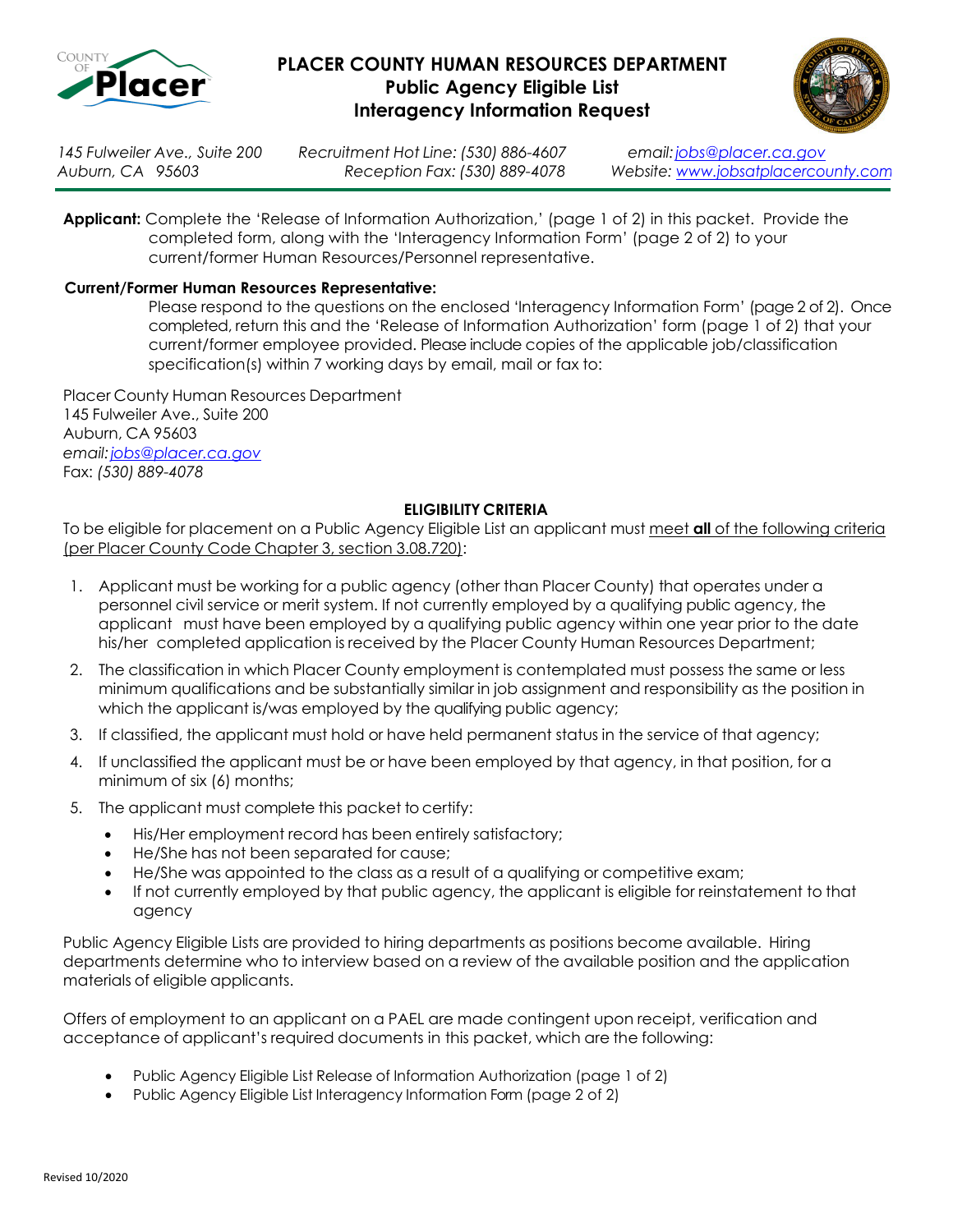

# **PLACER COUNTY HUMAN RESOURCES DEPARTMENT Public Agency Eligible List Release of Information Authorization**



*145 Fulweiler Ave., Suite 200 Recruitment Hot Line: (530) 886-4607 email: [jobs@placer.ca.gov](mailto:jobs@placer.ca.gov)*

*Auburn, CA 95603 Reception Fax: (530) 889-4078 Website: [www.jobsatplacercounty.com](http://www.jobsatplacercounty.com/)*

**This document is to be completed by the applicant and then given to your current/former Human Resources Representative, along with the Interagency Information Form (page 2 of 2).** 

| To: |                                                          |
|-----|----------------------------------------------------------|
|     | Agency Name                                              |
|     |                                                          |
|     | Agency's Human Resources/Personnel Department Address: 1 |

| Number and Street                           |  | City |                              | State | <b>Zip Code</b> |
|---------------------------------------------|--|------|------------------------------|-------|-----------------|
|                                             |  |      |                              |       |                 |
| Agency Phone Number<br>Agency Email Address |  |      | <b>Agency Contact Person</b> |       |                 |
|                                             |  |      |                              |       |                 |

| <b>Applicant Address:</b> |                                |      |  |       |                 |
|---------------------------|--------------------------------|------|--|-------|-----------------|
|                           |                                |      |  |       |                 |
| Number and Street         |                                | City |  | State | <b>Zip Code</b> |
|                           |                                |      |  |       |                 |
| Applicant Phone Number    | <b>Applicant Email Address</b> |      |  |       |                 |

I,

Applicant Name (first, middle initial, last) **Employee Number** Last 4 digits of Social

Security No.\*

Authorize you to provide the County of Placer with any and all information requested, including but not limited to my confidential employment history and appraisals of my performance. This information is to be used to determine my eligibility for employment with the County of Placer.

I hereby release you, your organization, and others from any liability for damage, which may result from furnishing the information requested.

Applicant Signature **Accord 2018** 2014 The Print Name Print Name Date (mm/dd/yyyy)

\* The last 4 digits of the Social Security Number will be used for employment verification only.